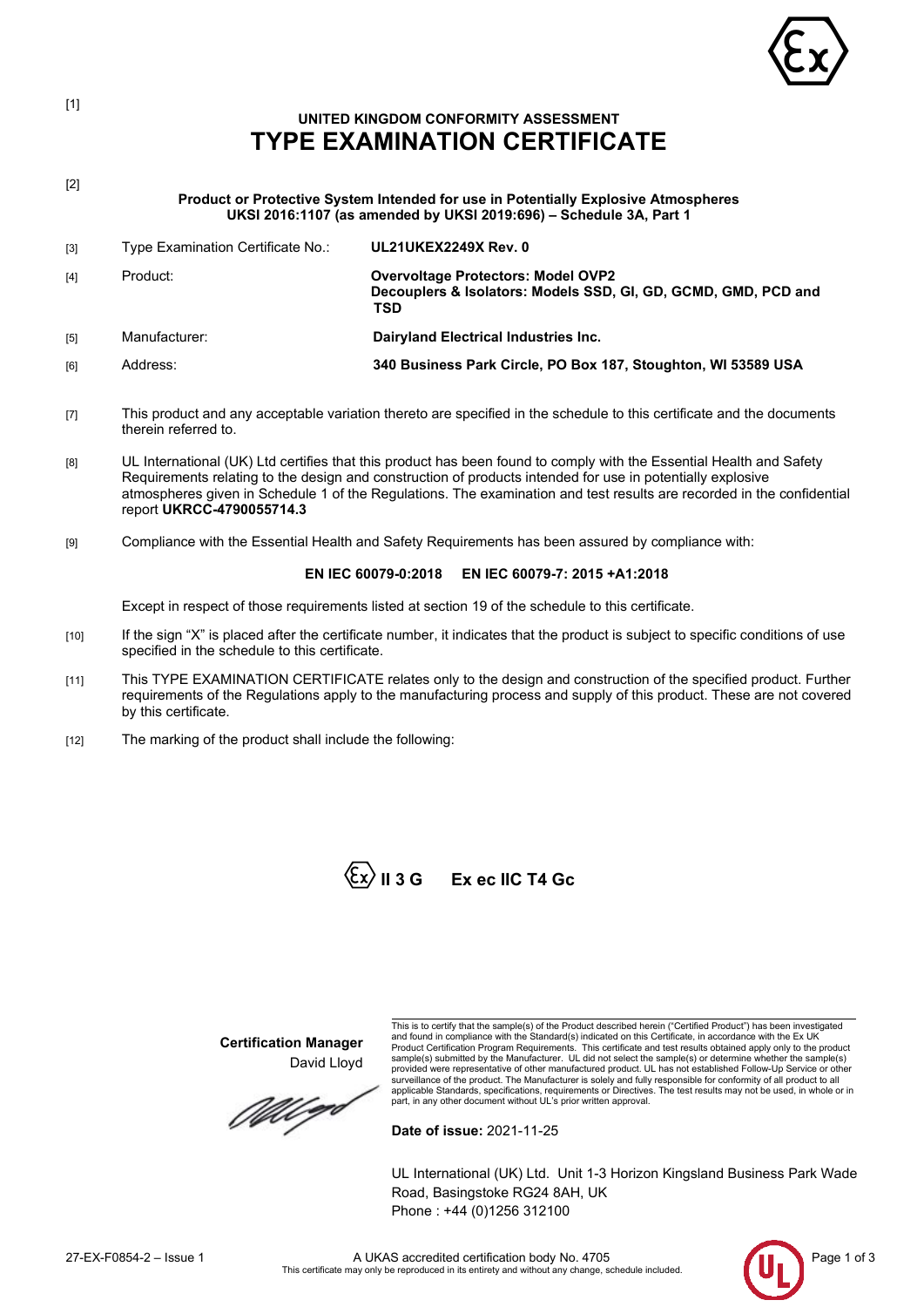## [13] **Schedule** [14] **TYPE EXAMINATION CERTIFICATE No. UL21UKEX2249X Rev. <sup>0</sup>**

#### [15] Description of Product

These devices are intended to be used to provide AC grounding and DC blocking for cathodic protection of underground pipelines and similar installations in explosive atmospheres.

Nomenclature:

#### **Overvoltage Protectors:**

Models OVP2, followed by 1/1, 1.5/1.5, 2/1, 2/2, 3/1, 4/1, followed by 1.2, may be followed by 75. Models OVP2, followed by 1/1, 1.5/1.5, 2/1, 2/2, 3/1, 4/1, followed by 2.0, 3.7, or 5.0, may be followed by 100.

| OVP2 | 2/1 | 2 | 100 |
|------|-----|---|-----|
|      |     | Ш | IV  |

I. Basic Model Series and device name. OVP2 – Overvoltage protector

II. Designates Peak Blocking Voltage (Negative Peak/Positive Peak).

| 1/1     |   | $-1V/+1V$     |
|---------|---|---------------|
| 1.5/1.5 |   | $-1.5V/+1.5V$ |
| 2/1     | - | $-2V/+1V$     |
| 2/2     |   | $-2V/+2V$     |
| 3/1     |   | $-3V/+1V$     |
| 4/1     |   | -4V/+1V       |

III. Designates AC Current Rating (rms).

1.2 - 1.2 kiloamperes

2.0 - 2.0 kiloamperes

3.7 - 3.7 kiloamperes

5.0 - 5.0 kiloamperes

IV. Optional - Surge Current Rating 75 – 75 kA.  $100 - 100$  kA.

#### **Decouplers & Isolators:**

Models SSD, GI, GD, GCMD, GMD, PCD or TSD followed by 1/1, 1.5/1.5, 2/1, 2/2, 3/1, 4/1, followed by 1.2, may be followed by 75.

Models SSD, GI, GD, GCMD, GMD, PCD or TSD followed by 1/1, 1.5/1.5, 2/1, 2/2, 3/1, 4/1, followed by, 2.0, 3.7, or 5.0, may be followed by 100.

All decouplers and isolators are identical, except for the prefix number (SSD, GI, GD, GCMD, GMD, PCD or TSD). Model OVP2 devices are not provided with a capacitor. Model PCR, SSD, GI, GD, GCMD, GMD, PCD and TSD devices are provided with a capacitor.

| <b>SSD</b> | 2/1 | 12 | 1 $\cap$ |
|------------|-----|----|----------|
|            |     | Ш  | IV       |

I. Basic Model Series.

SSD – Solid state decoupler GI – Galvanic isolator GD – Galvanic decoupler GCMD – Gradient control mat decoupler GMD – Ground mat decoupler PCD – Pipeline casing decoupler TSD –Test station decoupler

II. Designates Peak Blocking Voltage (Negative Peak/Positive Peak).

| 1/1     | $-1V+1V$      |
|---------|---------------|
| 1.5/1.5 | $-1.5V/+1.5V$ |
| 2/1     | $-2V/+1V$     |
| 212     | $-2V/+2V$     |
| 3/1     | $-3V/+1V$     |
| 4/1     | -4V/+1V       |

27-EX-F0854-2 – Issue 1 **A UKAS accredited certification body No. 4705** Page 2 of 3<br>This certificate may only be reproduced in its entirety and without any change, schedule included.